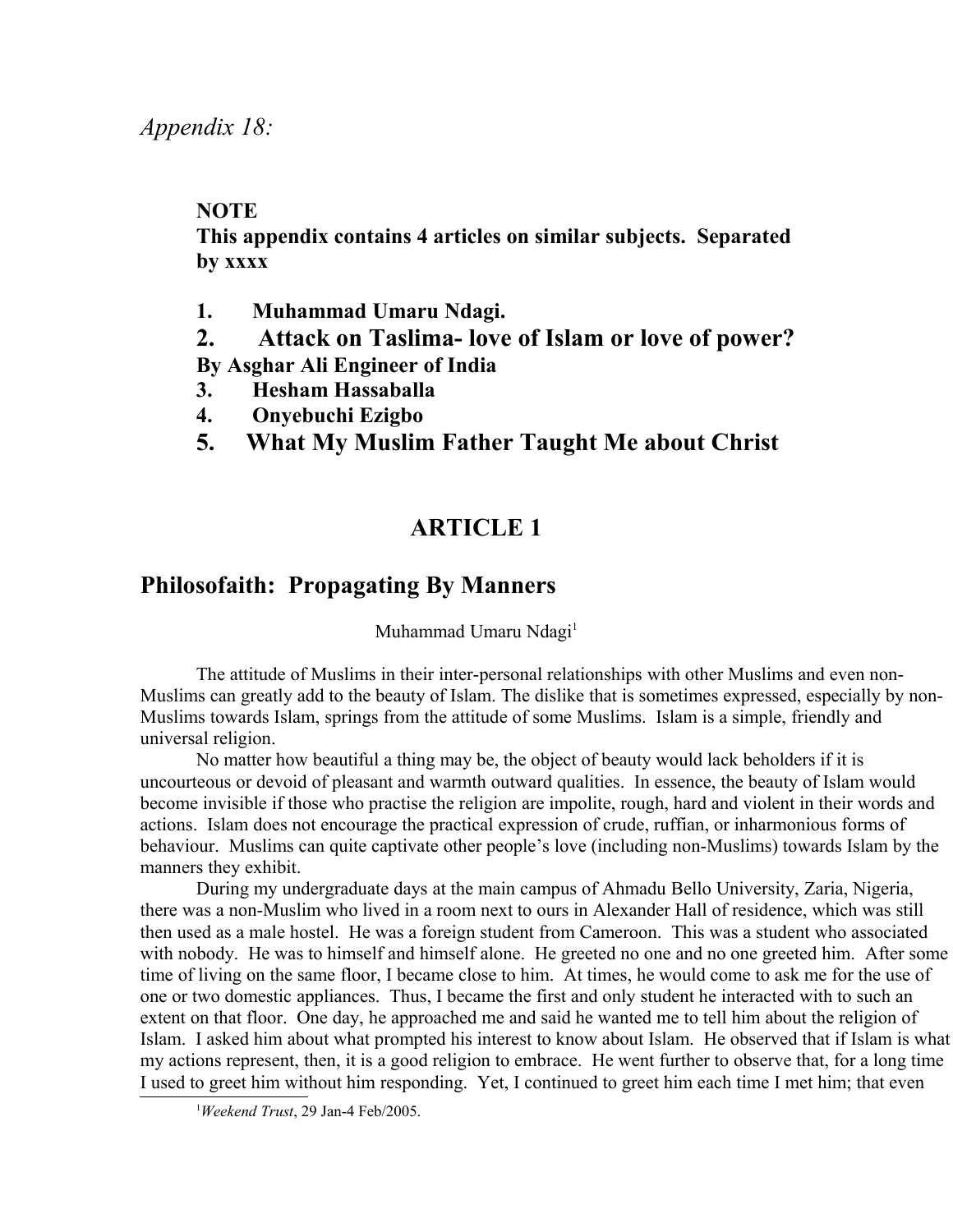when other students (on the same floor) openly showed their disapproval to some of his attitudes, I never treated him with anger or any sign of resentment. Another of his comments concerned what is obviously inherent in the practice of the rites of Islam.

He said, "I wash parts of my body once daily and that's when I take a bath in the morning. But I always see you washing your face, hands and legs up to five times daily. I like that because I cherish cleanliness. This is why I want you to teach me about Islam; perchance, I might become a Muslim."

I then gave him some pamphlets to read about the basic principles of Islam. I guess readers would want to know the result of our deliberations. Well, the completion of his course of study created a communication gap that I could not bridge for some obvious reasons. The message in this narration is understandably clear. It would have been difficult for a non-Muslim to appreciate the virtue of "cleanliness" in a nominal Muslim. Allah knows best.

In another circumstance, a non-Muslim once told me that if not for reasons he did not want to disclose to me, he cherishes Islam and would have preferred if he were a Muslim. He mentioned to me that one thing that always attracts him to Islam is the Muslim attitude to funerals and burial of the dead. He opined that it is a burden greater than many of them, under the influence of culture and religion, could bear. This makes clear the fact that some of these glaring facts about Islam may become unnoticed if our attitude (as Muslims) to others and to everything is not peaceful, harmonious and neighbourly.

Islam teaches that we should love one another. The prophet (SAW) says that no one shall enter paradise until he has faith; and faith is not complete until you love one another. He (SAW) further states that no man has believed perfectly until he wishes for his brother that which he wishes for himself. We should not say that we would do well to people only if they do good to us and that we will oppress people if they oppress us. Two wrongs do not make a right. We should be good to others even when they are not good to us. The prophet (SAW) said, "A Muslim who mixes with people and bears inconveniences is better than one who does not mix with them nor bears any inconveniences."

Islam teaches that when the bier of anyone passes by you, whether Jew, Christian or Muslim, you should rise to your feet. A bier once passed by prophet Muhammad (SAW) and he stood up; and it was said to him, "This is the bier of a Jew." He said, "Was it not the holder of a soul, from which we should take example and fear?"

We should learn to be gentle for "Whoever has been granted gentleness has been given good portion in this world and in the hereafter." We should also learn to be good in all our manners. The prophet (SAW) said, "No father has given his child anything better than good manners." The prophet (SAW) teaches that we should be kind to strangers and guests, even if they are non-Muslims. A *Sahaba*(companion of the prophet SAW), once asked the prophet (SAW) saying, "If I stop with a man and he does not entertain me, and he afterwards stops at my house, am I to entertain him?" The prophet (SAW) answered, "Yes, entertain him." It is also the tradition of the prophet (SAW) to come out with his guest to the door of his house.

Islam teaches that we should be respectful. He is not strong and powerful who throws people down, but he is strong who withholds himself from anger. We should not abuse or backbite anyone. When three persons are together, two of them must not whisper to each other without letting the third to hear because that will hurt him. We should cultivate the habit of feeding the hungry and visiting the sick. We should also strive to free a captive who is unjustly or wrongly confined. Let us be seen to be truthful and sincere in all that we do and say. The prophet (SAW) said, "When you speak, say the truth; perform when you promise; discharge your trust; commit not fornication; be chaste; have no impure desires; withhold your hands from striking and from taking that which is unlawful or evil. The best of Allah's servants are those who, when seen, remind of Allah. And the worst of Allah's servants are those who carry tales about, practise mischief, separate friends, and seek for the defects of the good."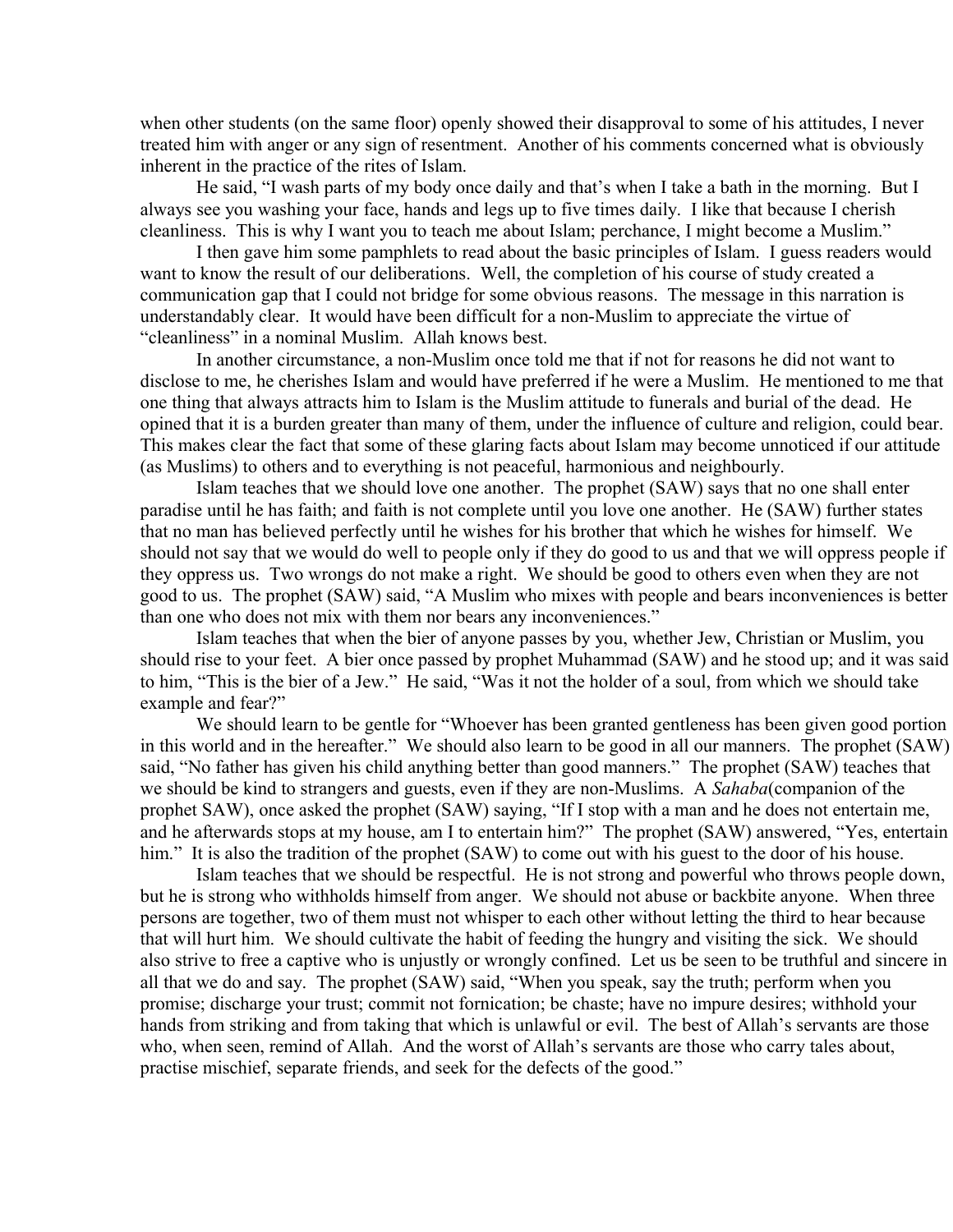It is unworthy of a believer to ignore the reputation of others. It is also unworthy to curse anyone or to talk vainly. The prophet (SAW) said, "It is better to sit alone than in company of the bad; and it is better to sit with the good than alone. It is better to speak good words than remain silent; and silence is better than bad words." The relationship between Muslims and between them and others grow healthier when they respect each other's feelings. This in effect creates an enabling environment for the propagation of the ideals of Islam. According to the prophet (SAW), the duties of Muslims to each other are six: "When you meet a Muslim, greet him; when he invites you to dinner, accept; when he asks you for advice, give him; when he sneezes and says 'Praise be to Allah,' say to him, 'May Allah have mercy upon you;' when he is sick, visit him; and when he dies, follow his bier." It is not possible to list all the manners enjoined upon Muslims by Islam in this medium. However, upholding the virtues enumerated here so far could go a long way to disseminate the true teachings of Islam

May Allah (SWT) grant us the ability to demonstrate manners that would build bridges of understanding among people, especially in a multi-faith society like Nigeria, *amin*.

 $=$  $=$  $xxxx$ 

## **ARTICLE 2**

**From : Csss <csss@mtnl.net.in> Sent : August 13, 2007 7:38:52 AM To : Jan&Fran Boer <boerjf@hotmail.com> Subject : Re: Secular Perspective** 

 **| | | Inbox** 

**Dear Jan Boer,**

**Thanks so much for appreciating my piece. Please go ahead and use it the way you deem it fit. Best wishes, Dr. Asghar Ali Engineer**

**Centre for Study of Society and Secularism 602 & 603, Silver Star, Behind BEST Bus Depo, Santacruz (E), Mumbai:- 400 055. INDIA E-mail: csss@mtnl.net.in Website: www.csss-isla.com**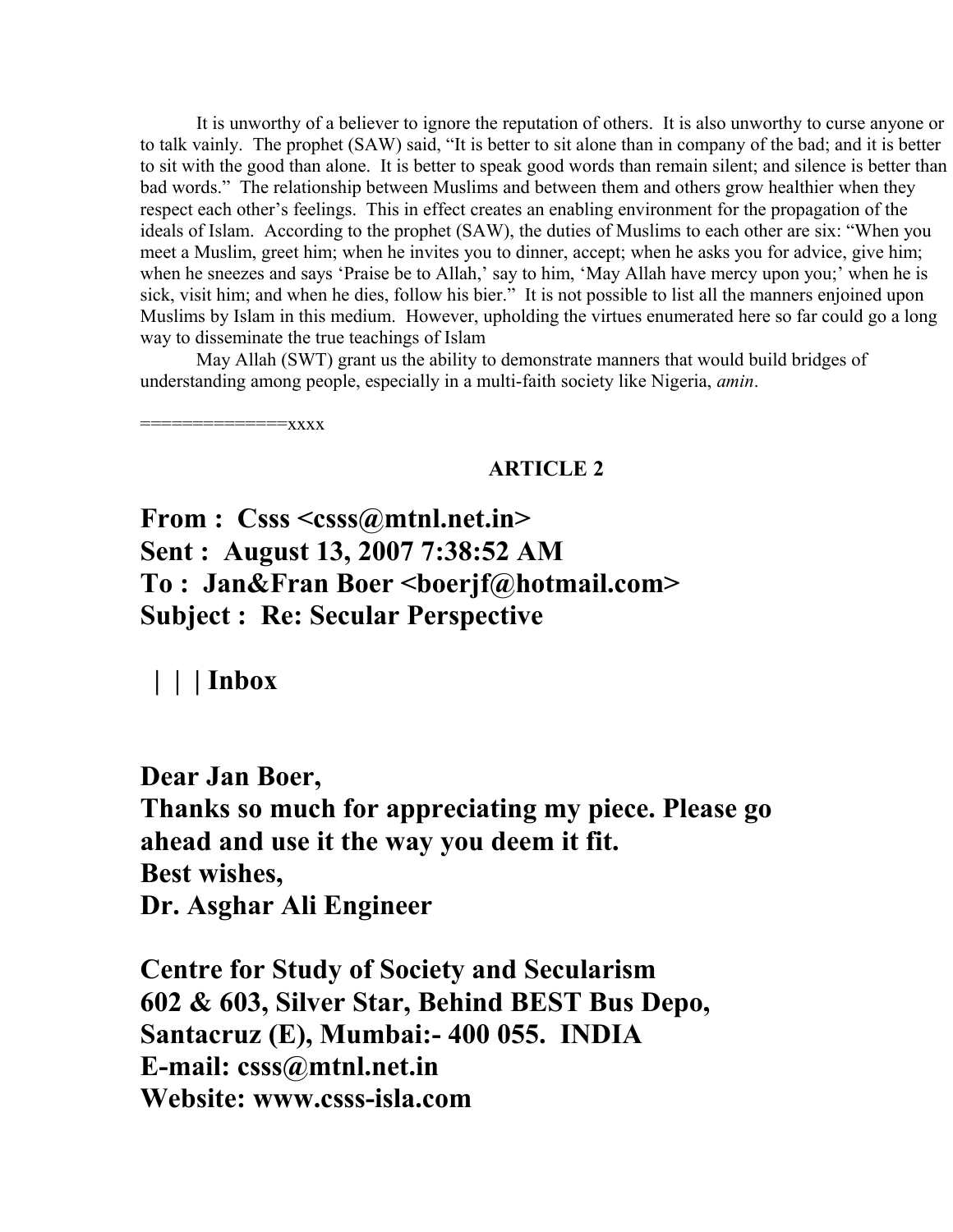# **Tel. 91-22-26149668, 26102089 Fax: 91-22- 26100712**

# **ATTACK ON TASLIMA- LOVE OF ISLAM OR LOVE OF POWER?**

Asghar Ali Engineer

#### CSSS Aug 16 2007

It was shocking that three MLAs of Ittahidul Muslimin in Hyderabad gatecrashed into the book release function of her book *Lajjai* translated into Telugu on 9<sup>th</sup> August and tried to beat up Taslima and shouted slogans using unbecoming words, even using abusing language. And all this in the name of Islam as if Islam stands for such hooliganism.

The party leadership instead of condemning such wayward behaviour, approved of it and patted them on back. They were even given hero's welcome. One MLA even said that if Taslima comes to Hyderabad again, she will be beheaded. If elected representatives take law into their own hands, there cannot be greater tragedy. If they had done it without invoking Islam, it would have been a different story, though equally condemnable.

Was this for love of Islam? No way. It was love of power, pure and simple. The Party leadership thought it is good opportunity to strengthen and widen its electoral base. Human behaviour, especially political behaviour is extremely complex. Politicians, while acting in self-interest, invoke high ideals in order to cover up their utterly selfish motives.

Someone Imam even declared from Calcutta that he would pay Rs.50,000/- if anyone blackens Taslima's face. An Imam is supposed to be very respectable and responsible person who leads people in *namaz* (prayer) but also leads them in social and political matters. An Imam's behaviour should be highly restrained and responsible. I totally disagree with Taslima's views and think she is completely ignorant about Qur'anic teachings but that does not give anyone right to violently attack her or incite people to attack her.

Apart from the fact that such hooliganism is morally reprehensible it is unwise from the viewpoint of those who are opposed to Taslima's attacks on Islam.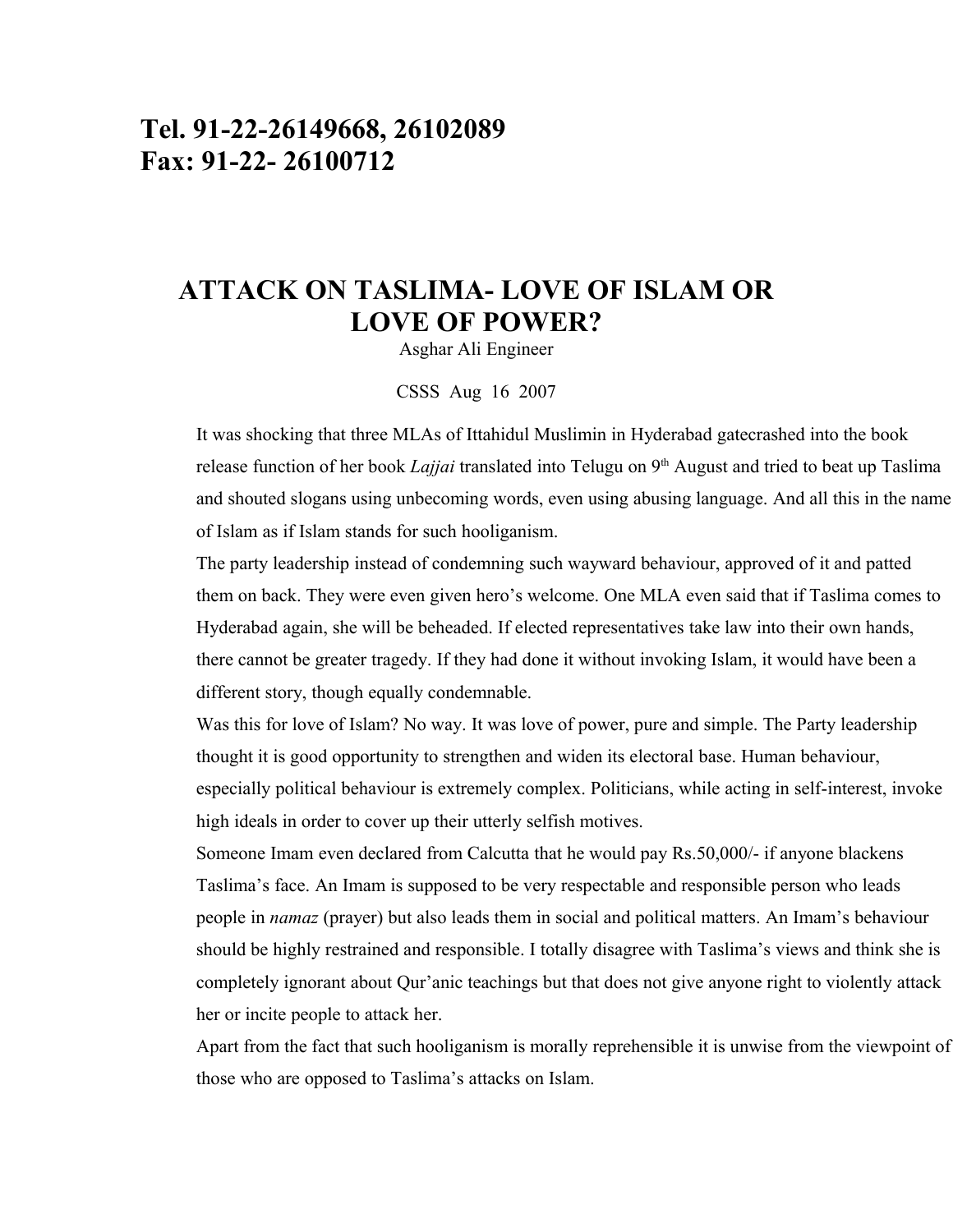This gives her much more publicity that she deserves. Now this attack that took place in Hyderabad will give her worldwide publicity on one hand, and would make her celebrity in the eyes of those who are already hostile to Islam. Now reams and reams of papers will be blackened in her praise. She would also be now much more hostile to Islam than ever before. She would really hate Islam because of hooliganism of some members of Ittihadul Muslimin. If we really love Islam than we should try to win her heart and soul through love and compassion. And that is what the Prophet of Islam did. It is well known story that a Jewish woman who hated the Prophet (PBUH) used to throw garbage on him whenever he passed from below her house. Once when she did not throw garbage on him, he inquired why she did not and was told she is sick. He immediately went to inquire about her health. She was so moved that immediately accepted Islam then and there.

What a contrast! Those who claim to love Prophet and Islam are attacking a woman and making her hate Islam more than before. This is madness, not wise behaviour and must be condemned as strongly as possible. These MLAs and crowd accompanied them have brought utter shame to Islam and Muslims. It is heartening that many religious leaders of Muslims and intellectuals have condemned it. Maulana Mustaqim of Jamiat –ul-Ulama-i-Hind, Shiah leader Maulana Ather Abbas Rizvi and several others have strongly condemned attack on Taslima Nasreen.

The book which was being released in Hyderabad had nothing to do with Islam. It was Telugu translation of her book on persecution of Hindu minority in Bangla Desh. After demolition of Babri Masjid like hooligans of Hindutva attacked Muslims all over India and engineered communal violence in number of cities and killed Muslims, the hooligans of Jamat-e-Islami of Bangla Desh attacked Hindus and demolished their temples and set fire to their houses. In *Lajja* (shame) she has condemned all this. Do we Muslims not heave sigh of relief when some fair-minded Hindus stand by Muslims when Hindu communal forces attack us? Should we not stand by fair-minded Muslims of Bangla Desh if they stand by Hindu minority?

It is true Taslima has written provocative articles on Islam. We must counter it by arguing on the basis of Qur'an rather than attacking her physically, and in very dignified language befitting a true Muslim. No one can cite a single verse of Qur'an or any hadith to support violence against others, even enemies, as long as they are peaceful. On the other hand we can cite several verses from the Qur'an, to support dignified behaviour.

The Qur'an says, " Call to the way of thy Lord with wisdom and goodly exhortation, and argue with them in the best manner" (16:125). Again what a contrast –the hooligans of Ittihadul Muslimin beat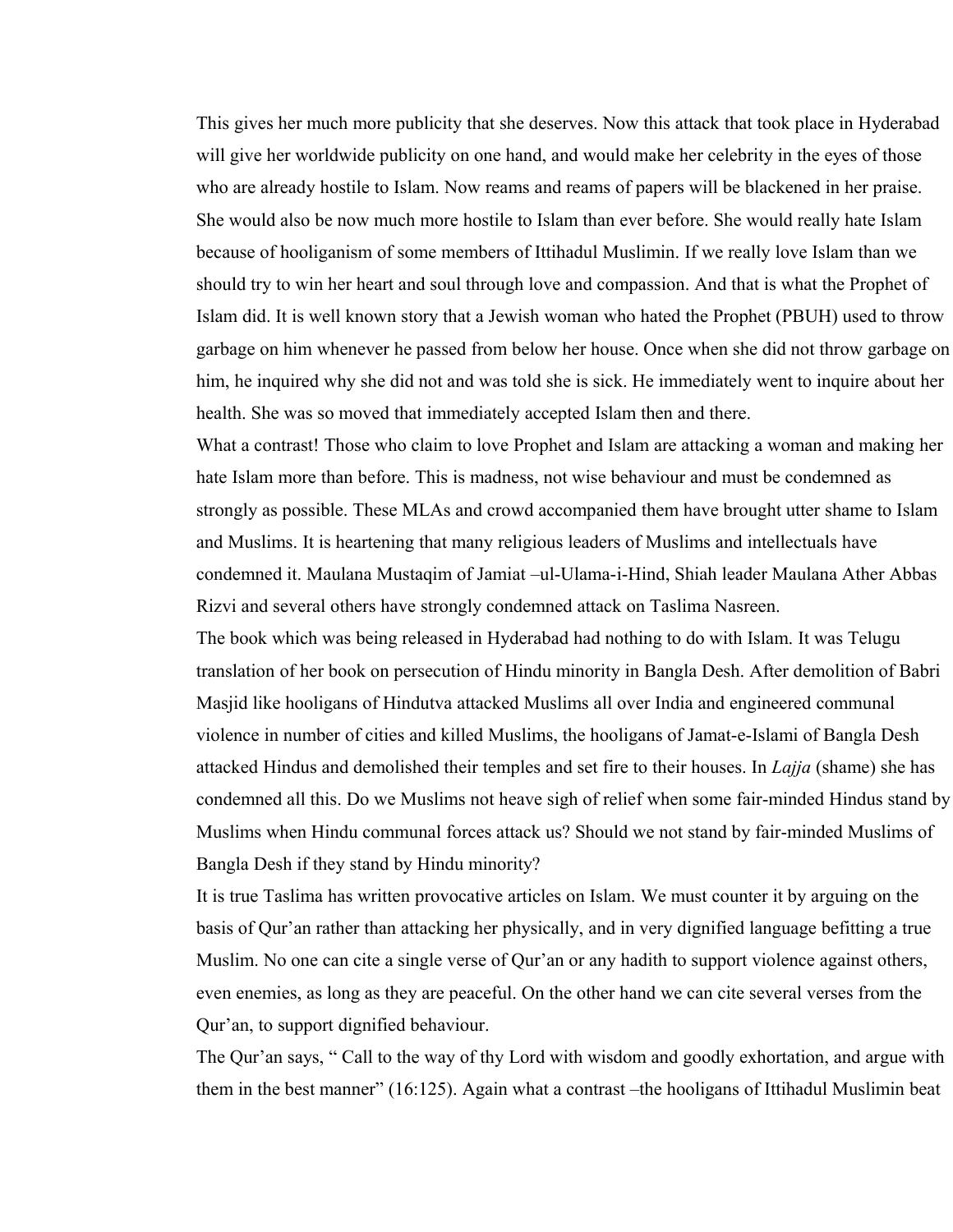up a woman and other journalists and others present there. Also, Allah says in the Qur'an "..do not be aggressors, Allah does not love aggressors." (2:190). And even if a Muslim renounces Islam and becomes unbeliever, no one has right to punish him/her except Allah.

"Those who believe", says Qur'an, "then disbelieve, again believe and again disbelieve, then increase in disbelief, Allah is not referring to any punishment for those who repeatedly believe and disbelieve and increase in disbelief, let alone human beings punishing them of their own. Even if Taslima has ceased to believe and has increased in her disbelief, no one has any right among human beings to punish her. It is matter of her conscience. All one can do is to dialogue with her in dignified way and then leave it to her conscience

II

Democracies in socially backward countries like India face an acute dilemma. The entire functioning of democracy depends on rights of people and freedom of conscience and right to believe or disbelieve. Both individual and collective rights are sacred in democracy. However, politicians greedy for votes of illiterate masses, and even educated middle class people, try to incite religious feelings and get their votes. Most of the politicians find this easy way to legislative assemblies or Parliament. They emerge as champions of this or that religion and grab their votes. This is what the Sangh Parivar did by launching an aggressive movement for Ramjanambhoomi and demolished Babri Masjid and took pride in that act of lawlessness and destruction. The Sangh leaders launched not only aggressive campaign but Sangh leaders like Uma Bharti and Sadhvi Rithambara used abusive language against Muslims and the Government did nothing. They allowed hate campaign to go on.

If the authorities had taken stiff action against Uma Bharti and Rithambara, it would have sent a strong signal to all others that they cannot get away with such aggressive campaigns against all norms of democracy. Democracy cannot succeed without following rule of law. If Uma Bharti and Rithambara had been punished, MLAs of Ittihadul Muslimin would not have dared to indulge in this hooliganism.

However, as the Swedish scholar who wrote *Asian Drama* observed India's is the soft government and refuses to act until all damage is done. Taslima Nasreen's attackers also got away with symbolic arrest and were released on bail immediately thereafter. It speaks volumes about our indifferent approach and also fear of votes.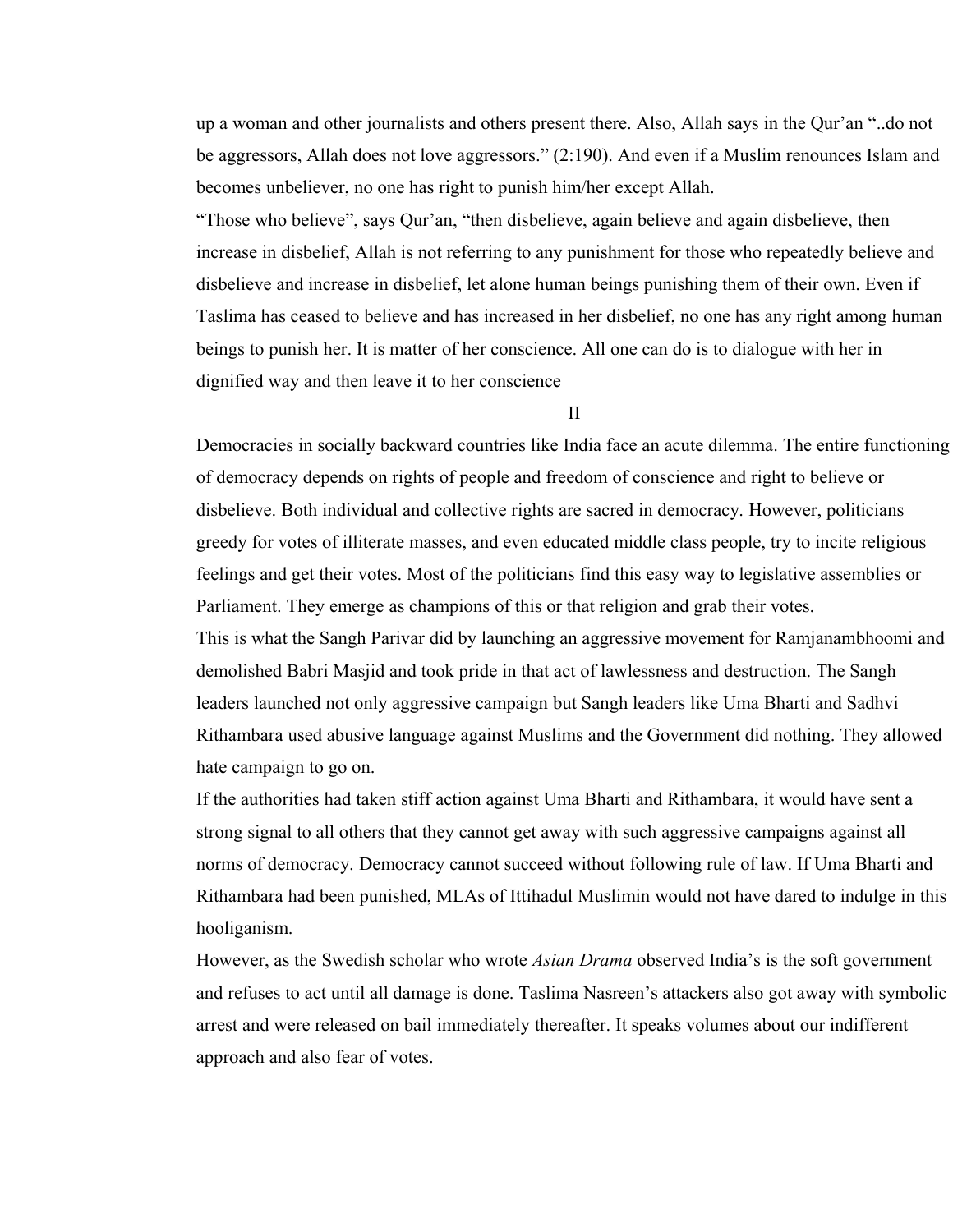So many communal riots take place because no guilty in the riots is ever punished. All of them know this and have nothing to care for consequences. And riots keep on taking place. Mumbai riots more than 800 persons were killed, many of them most brutally, and yet state is extremely reluctant to act lest Shiv Sena may not approve of it. Can this ever be the reason for not acting at all for a democratic government?

This is indeed bad omen for Indian democracy. The people involved in such public crimes must be severely punished to send strong message that hooliganism will not be tolerated in any case. Rule of law must be applied under any circumstances. Politicians should not be allowed to incite people publicly to indulge in mayhem and murder. This is repeatedly happening in our democracy. It is heartening sign that many religious personalities among Muslims and secular intellectuals among them have come out strongly condemning this attack on Taslima Nasreen. Still many columnists, even waiting for a day started demanding where are those Muslims and secularists who immediately condemn Hindutvawadis but keep quiet when some Muslim fanatics indulge in such extremist action. Many such columnists will come out with many such articles and further aggravate feelings in majority community.

We are not a mature democracy and should come out against any act of hooliganism and violence whosoever perpetrates it, Hindus, Muslims, Sikhs or Christians. We must promote zero tolerance towards any act of violence. It should be our litmus test. If we want to enjoy fruits of secular democracy we must shed all forms of partisan feelings. Politicisation of religion in our democracy has already done enough damage. How much more damage we want to inflict? Is any one listening?

 $=$ xxx $x$ 

#### **Article 3**

## **Living Islam**

*By: Hesham Hassaballa*

*DAILY TRIUMPH* April 19, 2005

Every year Muslim volunteers from the Coalition to Preserve Human Dignity organize a Humanitarian Day for the Homeless in Los Angeles, California.

What is Islam? The attempt to answer that question has been the subject of an almost countless number of symposia, doctoral dissertations, college classes, and books. Yet, for all the hours of lectures that have been given; for all the ink and paper that has been consumed, the answer is still not easy to come by. What is Islam? Is it the five "pillars" of worship? Is it the Ka'ba in Mecca? The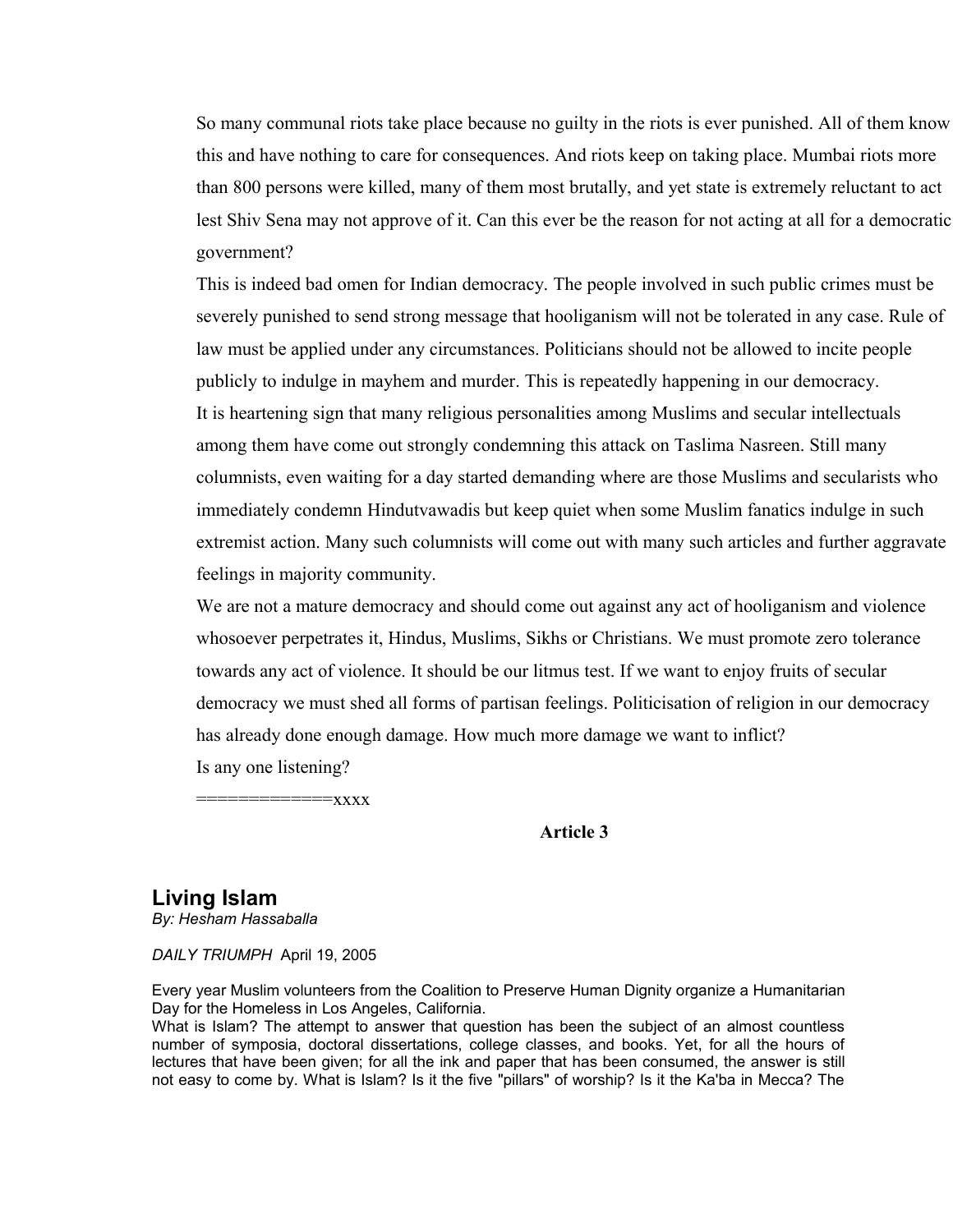Prophet's mosque in Medina? Is it suicide bombers in Israel or Iraq? Is it Osama bin Laden? Ask most Muslims, and they will tell you Islam is none of these things.

Yet, ask that same question to most Americans, and you will likely get a different answer. I recently received an email from someone who told me that she basically disliked Muslims after being married to one for five years. She suspects that he married her to get his Green Card, because, after getting married, he subjected her to horrible abuse. She has since separated from this man. Her story reminded me of another man, a Muslim, whose non-Muslim wife had a very good opinion of Islam...until they were cheated out of their money by a "devout" Muslim.

When I mention these situations to other Muslims, many of them understandably get upset. It is not fair, they tell me, that their opinion of Islam is shaped by the conduct of a few bad apples in the Muslim community. They are absolutely correct. The whole of Islam should never be judged by the sins of a few Muslims, and I have repeatedly made this plea in my writings. Yet, the problem is many, if not most, Americans have never personally interacted with a Muslim before, and sadly, the first interaction these Americans had with Islam and Muslims was on the fateful morning of September 11, 2001. Sad, but probably true nonetheless.

Since that time, Muslims - including this one - have toiled hard to show that Islam is not what happened on September 11. Muslims are not like the 19 hijackers who killed close to 3,000 innocent Americans in New York and Washington, D.C. Yet, American Muslims have to wake up to reality, and the reality is this: many, if not most, Americans shape their opinions about Islam based upon the Muslims with whom they interact. Islam is what the Muslims are. It may not be entirely fair, but that is the way it is.

Herein lies one of the most important challenges for American Muslims today: since we are what Islam is, we have to physically embody the ideals of Islam. We have to become the eloquently written books and pristine pamphlets that we so proudly display to non-Muslims seeking to learn

 $=xxxx$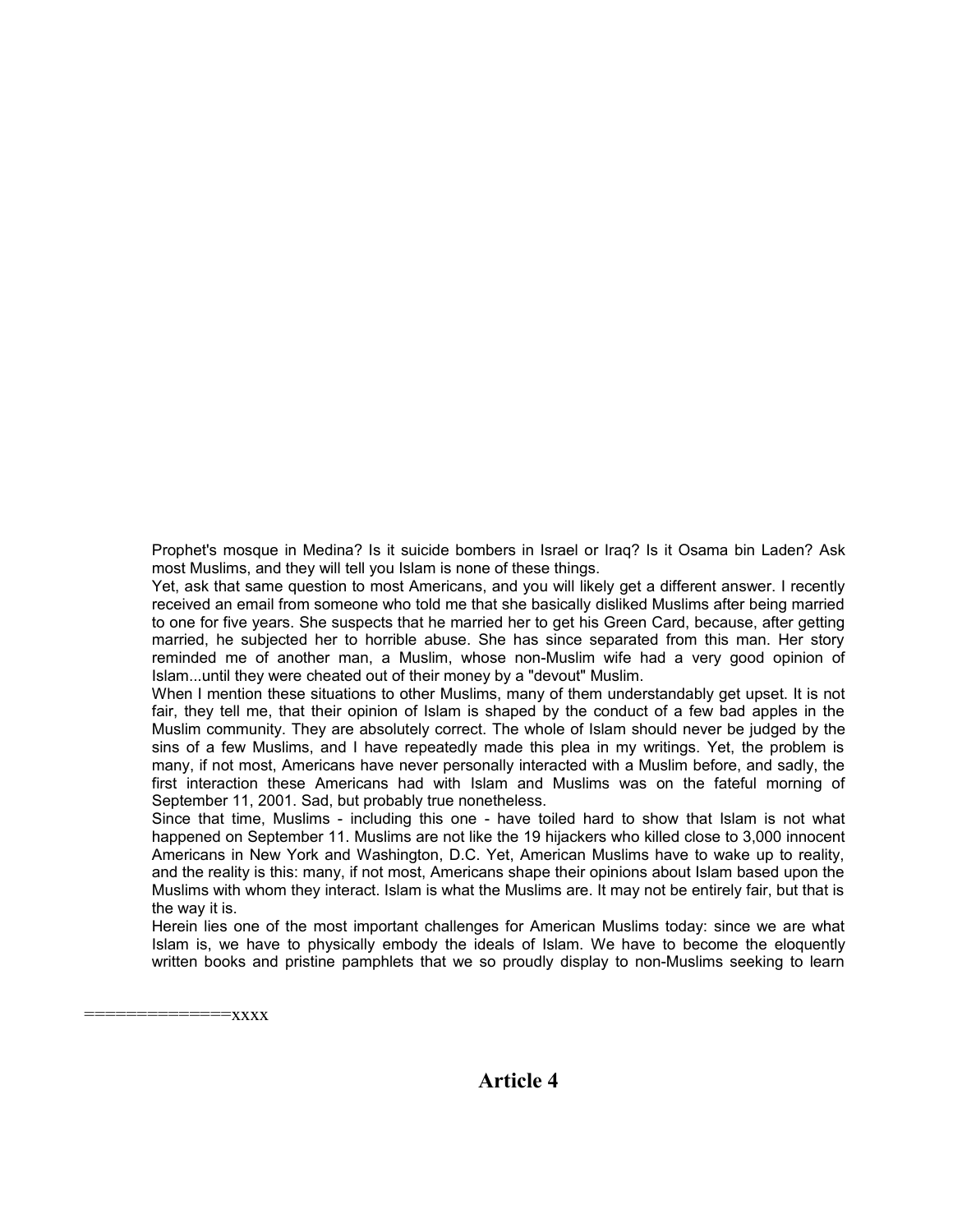## **Economic Reform: Moslems Tasked on Corruption**

# **Ezigbo, Onyebuchi[2](#page-8-0)**

An Islamic scholar and Provost of the Kwara State College of Arabic and Islamic Legal Studies, Ilorin, Dr. Badmus 'Lanre Yusuf yesterday challenged all Muslims in the country to rise up and fight corruption and injustice as part of their contribution to the global war on socio-economic vices.

Speaking as guest lecturer at an event to mark the seventh anniversary of the Islamic Brotherhood of Nigerians (ISBON) in Abuja, Yusuf said "the tenets of Islamic religion has no place for corruption and injustice" nor does it condone violence and rascality among the faithful.

"To contribute effectively to the reformation of the country, every true Muslim must identify and imbibe the teachings of Islam and practice them religiously," he said.

He added that one of the major signs of a true believer in Allah is non-participation in crime, corruption and perpetration of injustice both in governance and private transactions.

The scholar whose lecture coincided with the celebration of Nigeria's 44<sup>th</sup> independence, regretted the state of affairs in the country, especially the hardship imposed by the introduction of a price increase on petroleum products.

He spoke against the involvement of Muslims in acts of violence and shedding of blood which is against the religious injunction of Islam: "Why should a Muslim who is aware of his progenitor be involved in any case of murder?"

In challenging Muslims not to sit on the fence on national issues, the college provost urged youths to rise up and henceforth put forward views and suggestions on any policy or programme that affects the people negatively.

As Muslims, we should discourage ostentatious living, be in the vanguard to promote the welfare of the people and avoid things that could inflict pain on the citizens.

Earlier, the national chairman of ISBON, Alhaji Mikail Ajuwon recounted some of the achievements of the group to include the establishment of 22 branches of the organisation, establishing an Islamic School at Karu, Abuja and the projection of the Islamic religion through conferences, seminars and sponsorship of some brethren on the holy pilgrimage to Saudi Arabia.

#### **Xxxx**

### <span id="page-8-0"></span>**ARTICLE 5**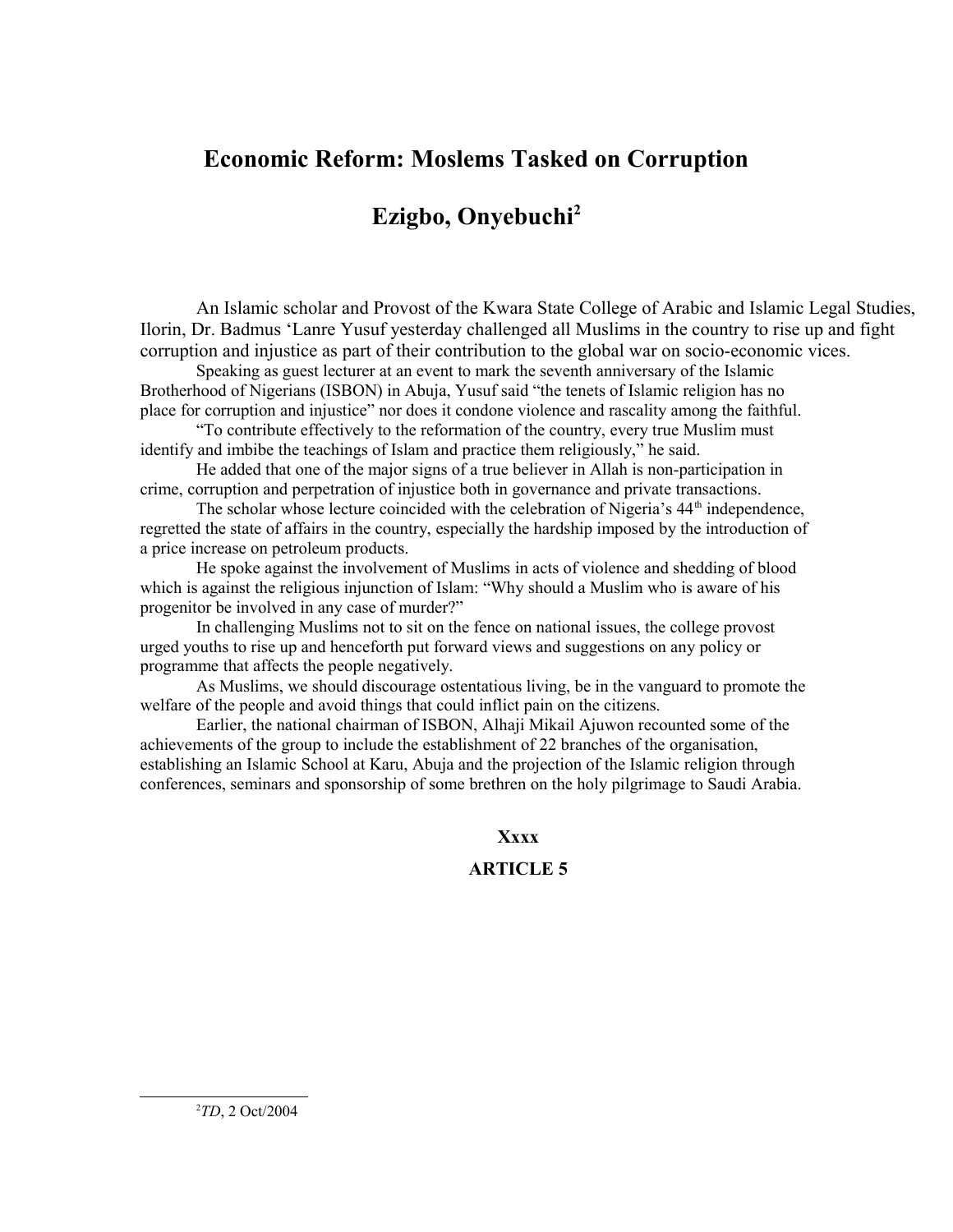# **Seeing the Face of God: What My Muslim Father Taught Me about Christ**

**Shannon Jammal-Hollemans[3](#page-9-0)**

"In the Name of God the Merciful."

Growing up, I cannot recall a time I got into a car with my father that he didn't recite this short prayer in Arabic before departing. It came as naturally to him as breathing. I was blessed with two incredible parents who loved each other very much, not unlike most of my friends at my Christian elementary school. What made me different—other than my black hair, dark eyes, and olive complexion—was that my mother was a Christian and my father, a Muslim.

I grew up attending church and Sunday school weekly with my mother and four siblings. My father did not object but paid tuition so his children could receive a Christian education as well. I didn't fully realize my Dad wasn't a Christian until I was about 10 years old.

I attended a vacation Bible school with a friend that summer, where I learned about letting my light shine for Jesus. The teachers asked our class to go around the circle and name someone we knew whom we could tell about Jesus' love. Most of the kids couldn't think of anyone who didn't already know Jesus, so I was quite proud when I could say, "My dad."

I don't think my prepubescent teachers knew what to do. They were mortified. They prayed. They considered my family lost souls—my father for rejecting Jesus as his Savior, and my mother for sinfully marrying and having children with an unbeliever. I hadn't thought it was a big deal until then. I left with a sinking feeling. The message to me was clear: My parents made a mistake. I never should have been born.

I won't argue about the biblical teaching against marrying an unbeliever. The marriage happened, and that's between my parents and God. I do know that my Muslim father has been a gift to me. I'm sure there are lots of things Christians can learn from Muslims about devotion to God, the practice of spiritual disciplines, prayer, tithing, and reverence. My dad has taught me lessons in all those areas. But what I've learned about most from loving and living with him is Christ.

<span id="page-9-0"></span><sup>3</sup>*The Banner*, Oct/2006, pp. 20-21.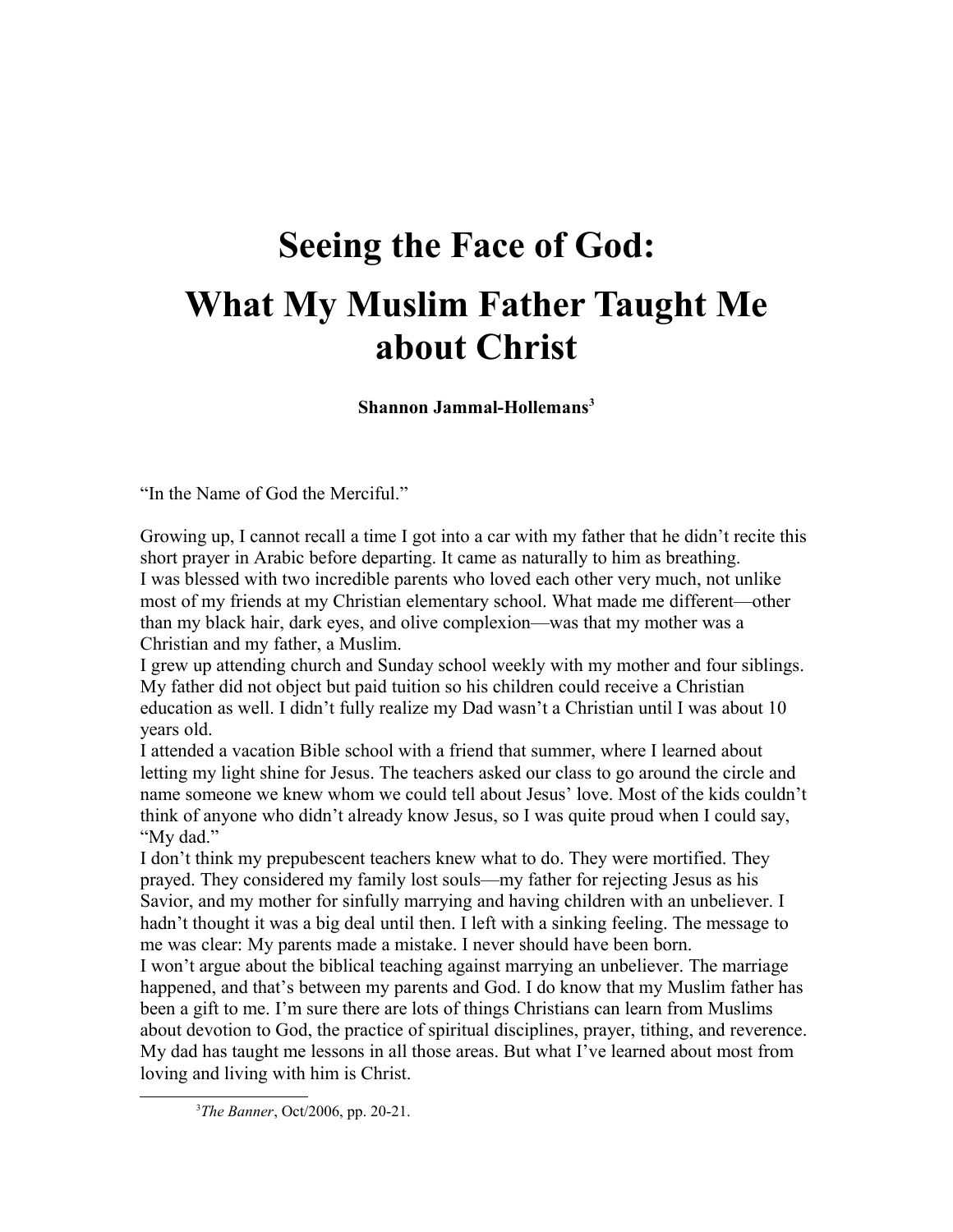Living Like Jesus

My father was born in a village in southern Lebanon, not far geographically or culturally from where Christ walked the earth. His father died before he reached adulthood, and he grew up without a country. He spent his formative years

in Lebanon, Kuwait, and West Africa, moving among family members. This gave him incredible insight into what Jesus' life was like.

There's a quote in one of my favorite books that says, "The gold of the Gospel carries with it the sand and dust of its original home." My dad carries with him some of that dust, and throughout my life I've been discovering it.

If you know anything about Middle Eastern culture, you likely know about its hospitality. Whenever guests came to our home, the visit usually went something like this: My parents would greet the guests—whether expected or not—as if they had been waiting all week for them to arrive, even if they had just seen each other the day before. My father would sit them down, ask about their well-being, and entertain them with stories. He'd ask if they wanted anything to eat or drink. Regardless of their response, food and drink would be placed in front of them with every expectation that they would enjoy it. I've been told many times how blessed I was to have a godly Christian mother. And I was. But I was also blessed with a father who gave me incredible insight into the culture and personhood of Christ, the generous spirit of God's grace.

My father has always wanted to give me so much, offering the opportunity to grasp at everything he never had the opportunity to hold. He sees his children's failures and mourns our mistakes. It's not hard for me to imagine a God who loves me enough to die for me because my father has laid himself down many times for his children over the years. Unbeknownst to him, he has emulated Christ.

Embracing Imperfection

It's not easy to find good things written about Muslim fathers these days. In our post-9/11 world, the usual reports tend to focus on "honor killings," arranged marriages, and children kidnapped and taken to the Middle East. Just try Googling "Muslim father" and you'll see what I mean. These ideas are contradictory to the Muslim dad I grew up with. Like most fathers, mine wanted me to dress modestly when I hit the teen years. He didn't demand that I wear a burqa or hijab, just a shirt that covered my belly button and a onepiece swimsuit instead of a bikini.

Like all dads, other than the heavenly Father we all share, mine isn't perfect. He isn't a perfect father or a perfect Muslim. That's another important lesson I've learned from him —how to live as an imperfect person.

We Calvinists tend to spend a great deal of time and effort shrouding ourselves in guilt for who we should be and how we should live in Christ. My father has shown me consistently how to live life—love life—free from feeling overwhelmed by my inability to do everything right.

We recently had a conversation about tithing. I shared with my father how challenging it can be for my husband and me to give 10 percent to the church each month. I asked my dad, "How do you live knowing that you're falling short, that no matter how much you try to improve, there will always be something?"

"You just do what you can. God understands."

Opening the Curtains